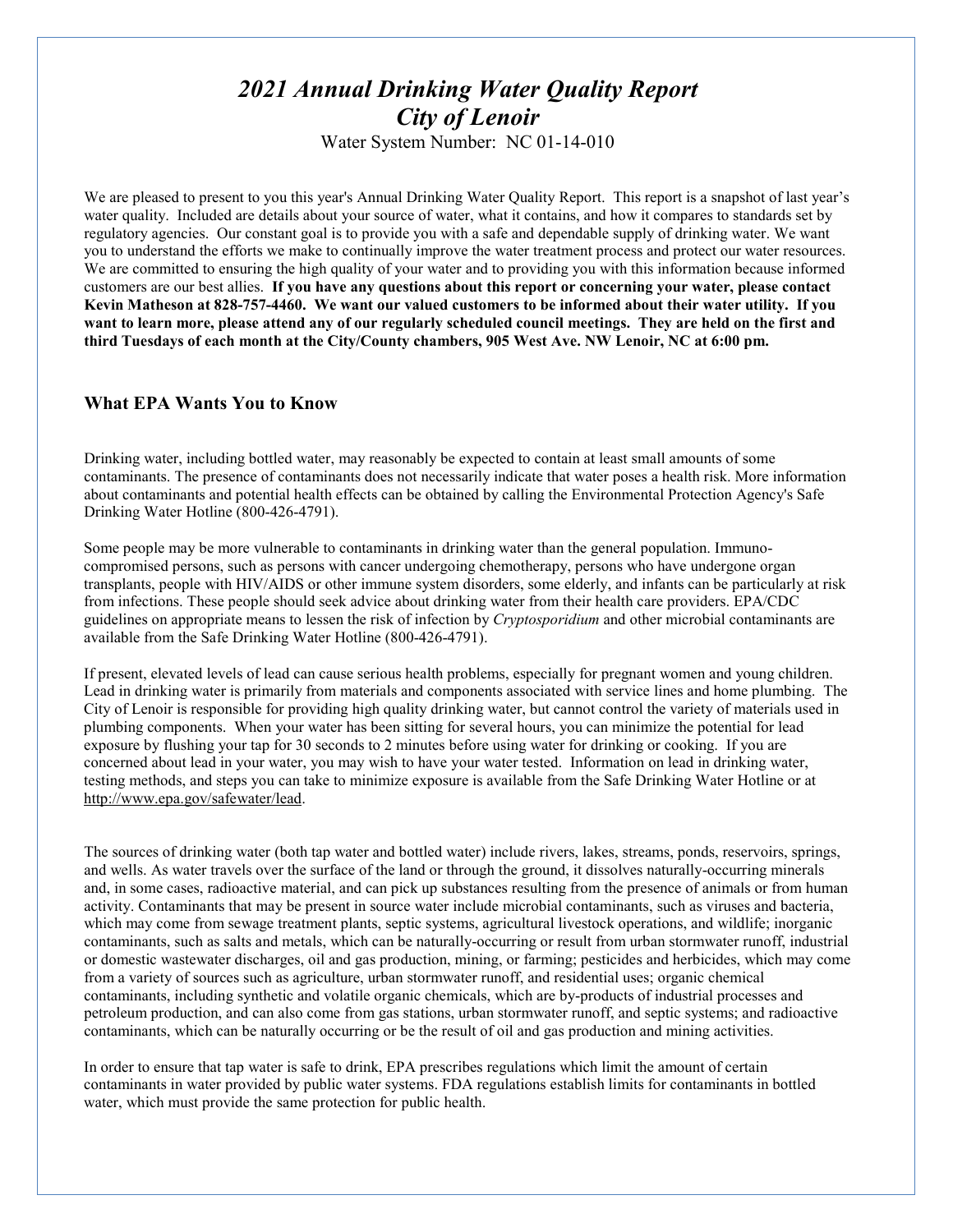# **When You Turn on Your Tap, Consider the Source**

Your source of drinking water is Lake Rhodhiss, the second reservoir in a chain of lakes created by Duke Energy along the upper Catawba River.

The water provided by the City of Lenoir system is treated at the George L. Bernhardt, Sr. Lake Rhodhiss Water Treatment Plant located at 5474 Waterworks Road, Granite Falls, NC in the Sawmills community. The City of Lenoir is the owner and operator of the facility. The Water Plant has recently completed several major updates that have enhanced our treatment capabilities. We now have 6 mixed media filters with air-scour backwash, a mechanical pretreatment Actiflo system, a new chemical storage building, an upgraded laboratory, and several new pumps.

# **Source Water Assessment Program (SWAP) Results**

The North Carolina Department of Environmental Quality (DEQ), Public Water Supply (PWS) Section, Source Water Assessment Program (SWAP) conducted assessments for all drinking water sources across North Carolina. The purpose of the assessments was to determine the susceptibility of each drinking water source (well or surface water intake) to Potential Contaminant Sources (PCSs). The results of the assessment are available in SWAP Assessment Reports that include maps, background information and a relative susceptibility rating of Higher, Moderate or Lower.

The relative susceptibility rating of each source for the City of Lenoir was determined by combining the contaminant rating (number and location of PCSs within the assessment area) and the inherent vulnerability rating (i.e., characteristics or existing conditions of the well or watershed and its delineated assessment area). The assessment findings are summarized in the table below:

## **Susceptibility of Sources to Potential Contaminant Sources (PCSs)**

| <b>Source Name</b> | <b>Susceptibility Rating</b> | <b>SWAP Report Date</b> |
|--------------------|------------------------------|-------------------------|
| Lake Rhodhiss      | Higher                       | Sept. 09, 2020          |

It is important to understand that a susceptibility rating of "Higher" does not imply poor water quality; only the system's potential to become contaminated by potential sources in the assessment area.

The complete SWAP Assessment report for the City of Lenoir may be viewed on the Web at:

[www.ncwater.org/pws/swap,](http://www.ncwater.org/pws/swap) system number 0114010. Note that because SWAP results and reports are periodically updated by the PWS Section, the results available on this web site may differ from the results that were available at the time this CCR was prepared. If you are unable to access your SWAP report on the web, you may mail a written request for a printed copy to: Source Water Assessment Program – Report Request, 1634 Mail Service Center, Raleigh, NC 27699-1634, or email requests to swap@ncdenr.gov. Please indicate your system name, number, and provide your name, mailing address and phone number. If you have any questions about the SWAP report please contact the Source Water Assessment staff by phone at 919-707-9098.

# **Help Protect Your Source Water**

Protection of drinking water is everyone's responsibility. You can help protect your community's drinking water source in several ways: dispose of chemicals and unused medications properly; take used motor oil to a recycling center; reduce lake sedimentation and erosional runoff of disturbed soils by maintaining silt screening and vegetated stream buffers; volunteer in your community to participate in group efforts to protect and keep clean your drinking water source.

# **Violations that Your Water System Received for the Report Year**

**The City of Lenoir received a violation for high turbidity on December 9, 2021. Due to a flash flood event, on October 9, 2021 the finished water turbidity spiked to 2 NTU, which was above the allowed 1 NTU standard. Turbidity has no health effects and none of our testing detected any disease-causing organisms in your water. We are proud to report that your water met or exceeded all other required parameters set by the Safe Drinking Water Act.**

# **Water Quality Data Tables of Detected Contaminants**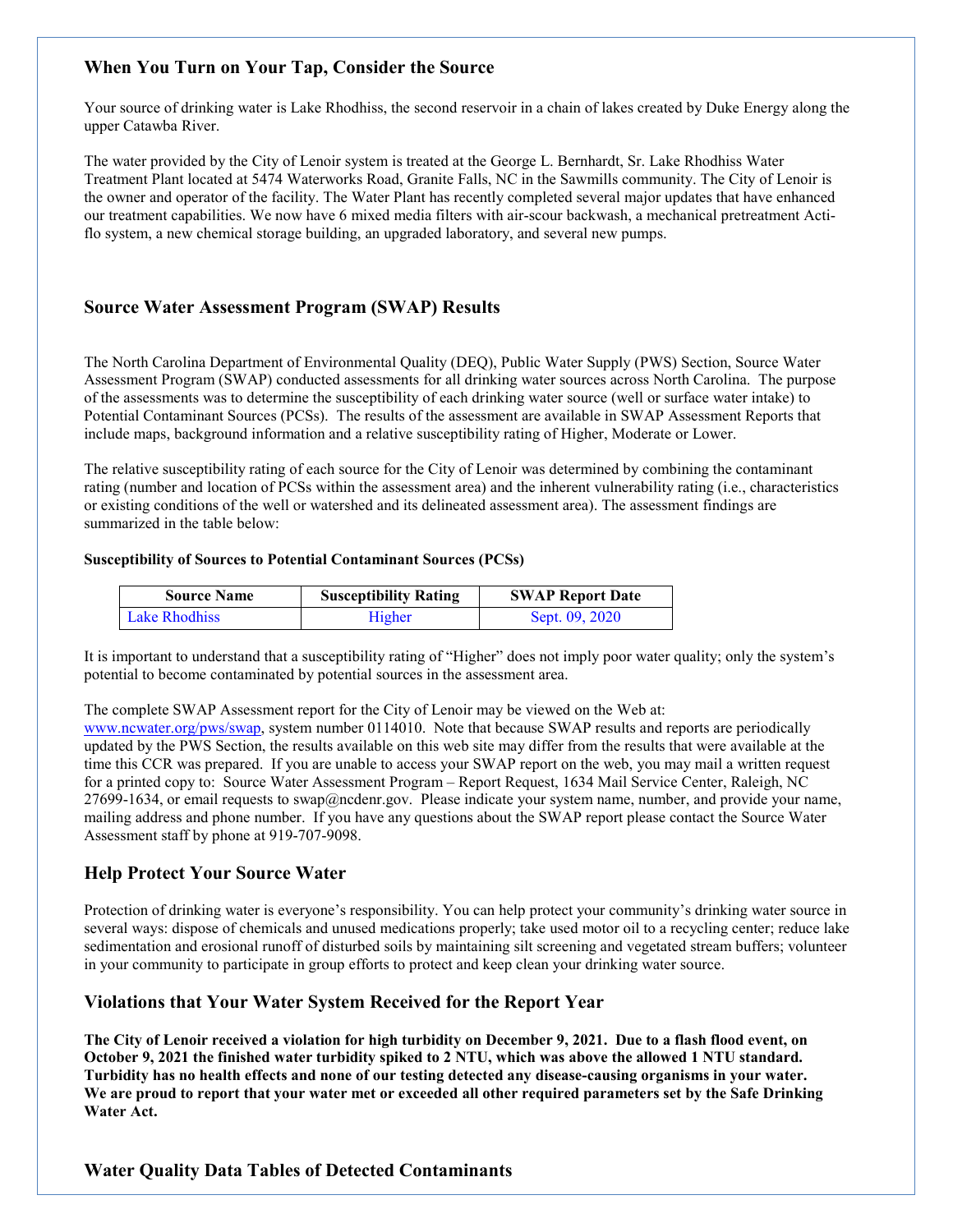We routinely monitor for over 150 contaminants in your drinking water according to Federal and State laws. The tables below list all the drinking water contaminants that we detected in the last round of sampling for each particular contaminant group. The presence of contaminants does not necessarily indicate that water poses a health risk. **Unless otherwise noted, the data presented in this table is from testing done January 1 through December 31, 2021.** The EPA and the State of North Carolina allow us to monitor for certain contaminants less than once per year because the concentrations of these contaminants are not expected to vary significantly from year to year. Some of the data, though representative of the water quality, is more than a year old.

Unregulated contaminants are those for which EPA has not established drinking water standards. The purpose of unregulated contaminant monitoring is to assist EPA in determining the occurrence of unregulated contaminants in drinking water and whether future regulations are warranted. Testing for round 4of unregulated contaminants (UCMR4) was performed in 2018 and was concluded in 2019. **No** Cyanotoxins, Microcystins, Bromides, Germanium or Alcohols were present in your source water. Round 5 of unregulated contaminants monitoring is scheduled to begin in 2023.

Your water was tested for regulated contaminants and any detected substances are reported in the following tables of results. All results reported were well below any known level for concern and were present in the source water from Lake Rhodhiss or derived from the disinfection process. **No** Asbestos, Pesticides, Nitrates, Metals, Volatile Organic Chemicals nor Synthetic Organic Chemicals were detected in your water.

## **Important Drinking Water Definitions:**

*Not-Applicable (N/A)* – Information not applicable/not required for that particular water system or for that particular rule.

*Non-Detects (ND)* - Laboratory analysis indicates that the contaminant is not present at the level of detection set for the particular methodology used.

*Parts per million (ppm) or Milligrams per liter (mg/L)* - One part per million corresponds to one minute in two years or a single penny in \$10,000.

*Parts per billion (ppb) or Micrograms per liter (ug/L)* - One part per billion corresponds to one minute in 2,000 years, or a single penny in \$10,000,000.

*Nephelometric Turbidity Unit (NTU)* - Nephelometric turbidity unit is a measure of the clarity of water. Turbidity in excess of 5 NTU is just noticeable to the average person.

*Action Level (AL) -* The concentration of a contaminant which, if exceeded, triggers treatment or other requirements which a water system must follow.

*Treatment Technique (TT)* **-** A required process intended to reduce the level of a contaminant in drinking water.

*Maximum Residual Disinfection Level (MRDL)* – The highest level of a disinfectant allowed in drinking water. There is convincing evidence that addition of a disinfectant is necessary for control of microbial contaminants.

*Maximum Residual Disinfection Level Goal (MRDLG)* – The level of a drinking water disinfectant below which there is no known or expected risk to health. MRDLGs do not reflect the benefits of the use of disinfectants to control microbial contaminants.

*Locational Running Annual Average (LRAA)* – The average of sample analytical results for samples taken at a particular monitoring location during the previous four calendar quarters under the Stage 2 Disinfectants and Disinfection Byproducts Rule.

*Maximum Contaminant Level (MCL)* - The highest level of a contaminant that is allowed in drinking water. MCLs are set as close to the MCLGs as feasible using the best available treatment technology.

*Maximum Contaminant Level Goal (MCLG)* - The level of a contaminant in drinking water below which there is no known or expected risk to health. MCLGs allow for a margin of safety.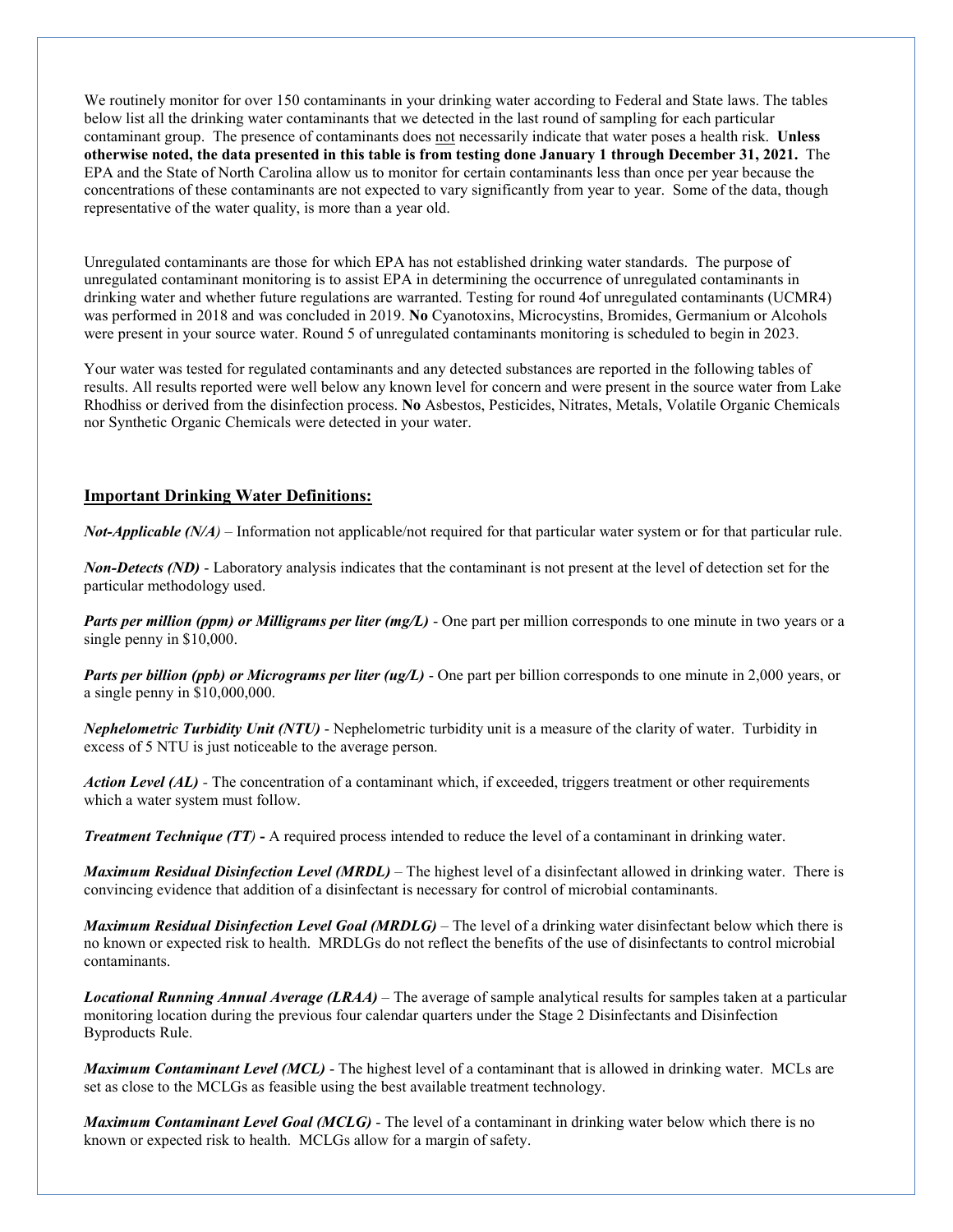# **Tables of Detected Contaminants**

## **Microbiological Contaminants in the Distribution System -** For systems that collect *less than 40* samples per month)

| Contaminant (units)                                | <b>MCL</b><br>Violation<br>Y/N | Your<br>Water | <b>MCLG</b> | MCL.                                                                                                                                                                                         | Likely Source of Contamination       |
|----------------------------------------------------|--------------------------------|---------------|-------------|----------------------------------------------------------------------------------------------------------------------------------------------------------------------------------------------|--------------------------------------|
| Total Coliform Bacteria<br>(presence or absence)   | N                              | Absent        | $\theta$    | one positive monthly sample                                                                                                                                                                  | Naturally present in the environment |
| Fecal Coliform or E. coli<br>(presence or absence) | N                              | Absent        | $\theta$    | (Note: The MCL is exceeded)<br>$\left( \right)$<br>if a routine sample and repeat<br>sample are total coliform<br>positive, and one is also fecal<br>coliform or $E$ , <i>coli</i> positive) | Human and animal fecal waste         |

### **Turbidity\***

| Contaminant (units)                                                                          | Treatment<br>Technique<br>(TT)<br>Violation<br>Y/N | Your Water | Treatment Technique (TT)<br>Violation if:                             | Likely Source of Contamination |
|----------------------------------------------------------------------------------------------|----------------------------------------------------|------------|-----------------------------------------------------------------------|--------------------------------|
| Turbidity (NTU) - Highest single<br>turbidity measurement                                    | v                                                  | 2.0 NTU    | Turbidity $>1$ NTU                                                    |                                |
| Turbidity (NTU) - Lowest monthly<br>percentage $(\%)$ of samples meeting<br>turbidity limits | N                                                  | $96\%$     | Less than 95% of monthly turbidity<br>measurements are $\leq 0.3$ NTU | Soil runoff during flash flood |

 \* Turbidity is a measure of the cloudiness of the water. We monitor it because it is a good indicator of the effectiveness of our filtration system. The turbidity rule requires that 95% or more of the monthly samples must be less than or equal to 0.30 NTU.

#### **Inorganic Contaminants**

| Contaminant (units) | Sample<br>Date | MCL<br>Violation<br>Y/N | Your<br>Water | Range<br>High<br>Low | <b>MCLG</b> | MCL | Likely Source of Contamination                                                                                                  |
|---------------------|----------------|-------------------------|---------------|----------------------|-------------|-----|---------------------------------------------------------------------------------------------------------------------------------|
| Fluoride (ppm)      | 2021           |                         | $0.64$ ppm    | $0 - 0.83$           |             |     | Erosion of natural deposits; water additive<br>which promotes strong teeth; discharge<br>from fertilizer and aluminum factories |

### **Lead and Copper Contaminants**

| Contaminant (units)                           | Sample<br>Date | Your<br>Water | $#$ of sites<br>found above<br>the AL | <b>MCLG</b> | AL       | Likely Source of Contamination                                          |
|-----------------------------------------------|----------------|---------------|---------------------------------------|-------------|----------|-------------------------------------------------------------------------|
| Copper (ppm)<br>(90 <sup>th</sup> percentile) | 8/2019         | $.068$ ppm    |                                       | 1.3         | $AL=1.3$ | Corrosion of household plumbing<br>systems; erosion of natural deposits |
| Lead (ppb)<br>(90 <sup>th</sup> percentile)   | 8/2019         | $<$ 3 ppb     |                                       |             | $AL=15$  | Corrosion of household plumbing<br>systems, erosion of natural deposits |

## **Radioactive Contaminants**

| Contaminant (units)      | Sample<br>Date | <b>MCL</b><br>Violation<br>Y/N | Your<br>Water | <b>MCLG</b> | <b>MCL</b> | Likely Source of Contamination |
|--------------------------|----------------|--------------------------------|---------------|-------------|------------|--------------------------------|
| Alpha emitters $(pCi/L)$ | 9/15/21        |                                | ND            |             | 15         | Erosion of natural deposits    |
| Combined radium (pCi/L)  | 9/15/21        |                                | ND.           |             |            | Erosion of natural deposits    |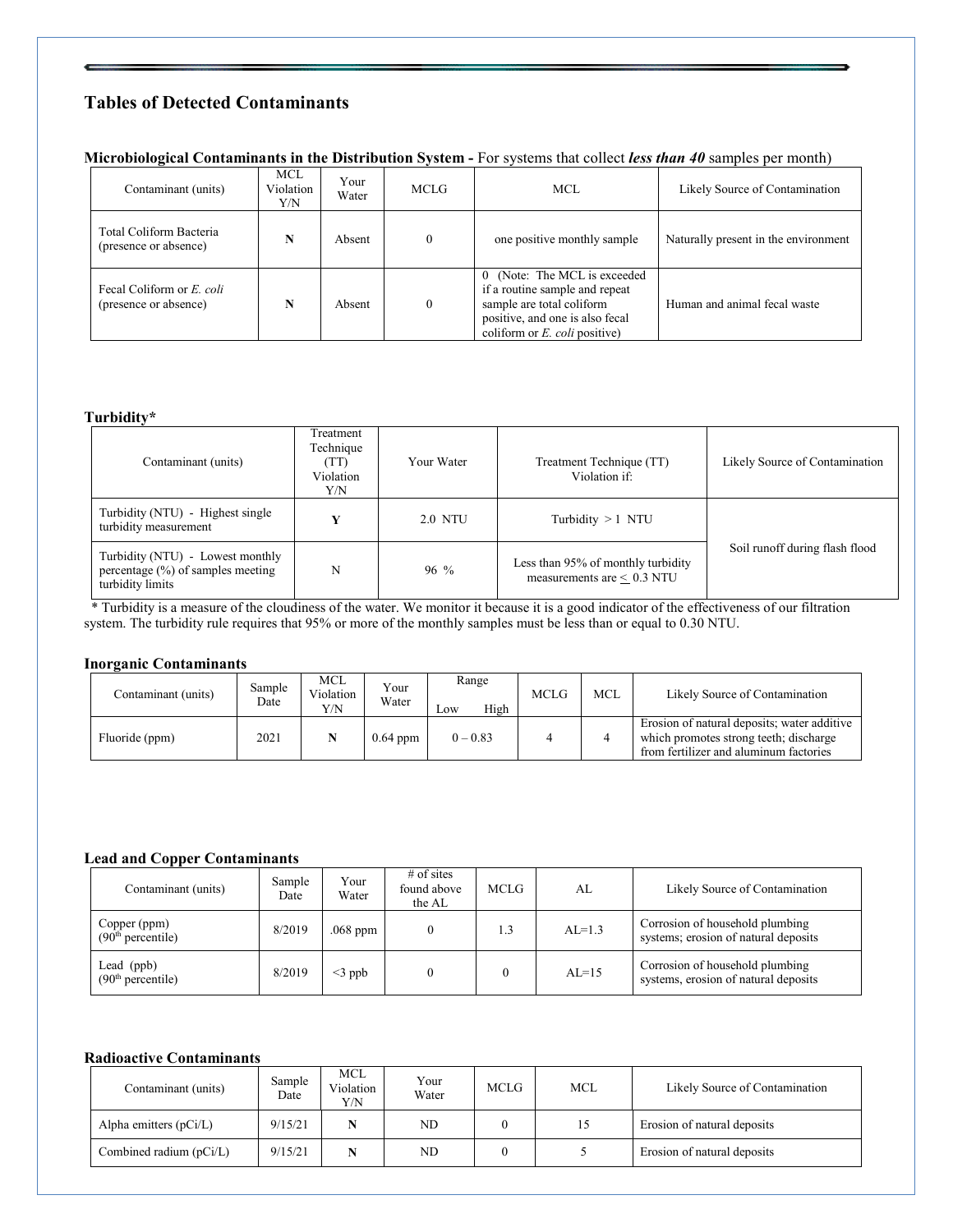| $\sim$<br>∪ranıum | $-1$<br>ч/<br>1/1 J/2 1 | $\mathbf{v}$<br>NL<br>- -- | $\Omega$<br>20.1 | natural deposits<br>osion of |
|-------------------|-------------------------|----------------------------|------------------|------------------------------|
|                   |                         |                            |                  |                              |

### **Total Organic Carbon (TOC)**

| Contaminant (units)                                      | <b>TT</b><br>Violation<br>Y/N | Your Water<br>(RAA<br>Removal<br>Ratio) | Range<br>Monthly<br>Removal<br>Ratio<br>Low - High | MCLG | <b>TT</b> | Likely Source of<br>Contamination       | Compliance Method<br>(ACC)     |
|----------------------------------------------------------|-------------------------------|-----------------------------------------|----------------------------------------------------|------|-----------|-----------------------------------------|--------------------------------|
| Total Organic Carbon<br>(removal ratio)<br>(TOC)-TREATED |                               | 1.26                                    | $1.0 - 1.6$                                        | N/A  | <b>TT</b> | Naturally present in the<br>environment | Alt. 1, 2 (TOC $\leq$ 2.0 ppm) |

## **Disinfectant Residuals Summary**

|                | Year<br>Sampled | <b>MRDL</b><br>Violation<br>Y/N | Your<br>Water<br>(highest RAA) | Range<br>High<br>Low | <b>MRDLG</b> | <b>MRDL</b> | Likely Source of Contamination             |
|----------------|-----------------|---------------------------------|--------------------------------|----------------------|--------------|-------------|--------------------------------------------|
| Chlorine (ppm) | 2021            |                                 | $1.5$ ppm                      | $0.10 - 2.0$ ppm     | 4            | 4.0         | Water additive used to<br>control microbes |

### **Stage 2 Disinfection Byproduct Compliance -** Based upon Locational Running Annual Average (LRAA)

| Disinfection<br>Byproduct | Year<br>Sampled | MCL<br>Violation<br>Y/N | Your<br>Water<br>(highest LRAA) | Range<br>High<br>Low      | <b>MCLG</b> | <b>MCL</b> | Likely Source of<br>Contamination           |
|---------------------------|-----------------|-------------------------|---------------------------------|---------------------------|-------------|------------|---------------------------------------------|
| TTHM (ppb)                |                 |                         |                                 |                           | N/A         | 80         | Byproduct of drinking<br>water disinfection |
| Location                  |                 |                         |                                 |                           |             |            |                                             |
| B01-Grandview Cir.        | 2021            | N                       | 28 ppb                          | 16 - 44 ppb               |             | 80         |                                             |
| B02-Matthewson St.        | 2021            | ${\bf N}$               | 17 ppb                          | $-33$ ppb<br>$\mathbf{1}$ |             | 80         |                                             |
| B03-Greenhaven Dr.        | 2021            | N                       | 25 ppb                          | 17 - 38 ppb               |             | 80         |                                             |
| B04-Indian Hills Dr.      | 2021            | $\mathbf N$             | 22 ppb                          | 12 - 35 ppb               |             | 80         |                                             |
| HAA5 (ppb)                |                 |                         |                                 |                           | N/A         | 60         | Byproduct of drinking<br>water disinfection |
| Location                  |                 |                         |                                 |                           |             |            |                                             |
| B01-Grandview Cir.        | 2021            | N                       | 22 ppb                          | 13 - 30 ppb               |             | 60         |                                             |
| B02-Matthewson St.        | 2021            | N                       | 15 ppb                          | 5 - 25 ppb                |             | 60         |                                             |
| B03-Greenhaven Dr.        | 2021            | N                       | 24 ppb                          | $-33$ ppb<br>16           |             | 60         |                                             |
| B04-Indian Hills Dr.      | 2021            | N                       | 20 ppb                          | 19 - 28 ppb               |             | 60         |                                             |

The PWS Section requires monitoring for other miscellaneous contaminants, some for which the EPA has set national secondary drinking water standards (SMCLs) because they may cause cosmetic effects or aesthetic effects (such as taste, odor, and/or color) in drinking water. The contaminants with SMCLs normally do not have any health effects and normally do not affect the safety of your water**.**

## **Other Miscellaneous Water Characteristic Contaminants**